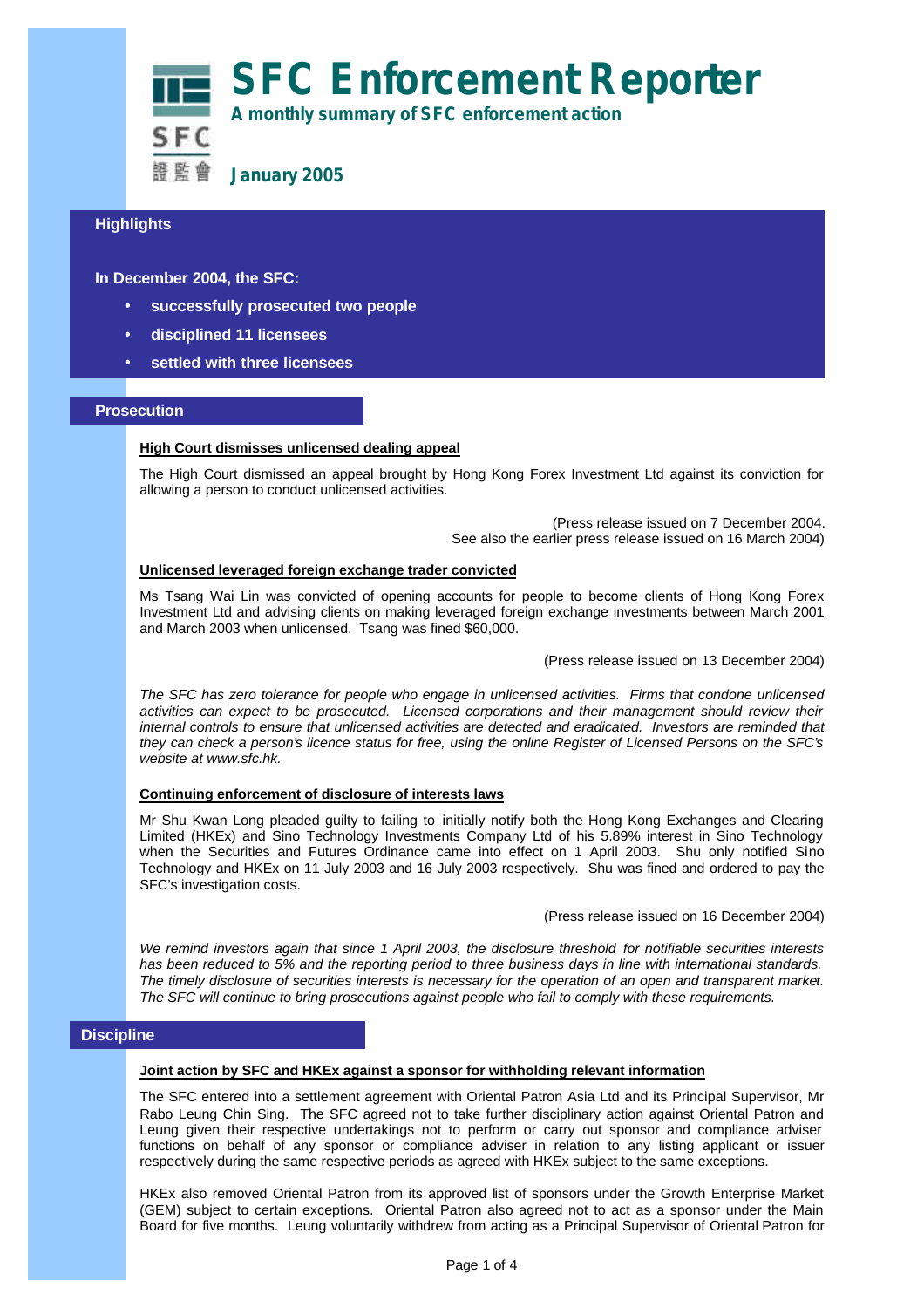**SFC Enforcement Reporter**

SFC 語監會

**A monthly summary of SFC enforcement action**

# **January 2005**

nine months. He also agreed not to perform any activities relating to any GEM or Main Board listing applicant or listed issuer for the same period.

This joint SFC and HKEx action was a result of Oriental Patron's withholding of material information from HKEx that a GEM listing applicant's original auditors had resigned due to concerns and irreconcilable differences with the listing applicant over its stated sales transactions. Oriental Patron was the listing applicant's sponsor. Oriental Patron also separately confirmed to HKEx that the revised accountants' report prepared by the listing applicant's new auditors contained no material change from the original accountants' report apart from an extension of the financial period and that, apart from the issues disclosed in the prospectus, there were no other major issues that needed to be brought to HKEx Listing Division's attention. After making specific enquiries with Oriental Patron, HKEx discovered that the original auditors had resigned at the request of the listing applicant and that their resignation was prompted by concerns and unresolved differences regarding the listing applicant's sales transactions. The Listing Application was eventually rejected as the listing applicant failed to address the Division's concerns regarding its sales.

The SFC decided the settlement was in the public interest as the removal of Oriental Patron and Leung from sponsor and compliance adviser functions achieved its primary aim of protecting the investing public.

#### (Press release issued on 17 December 2004)

*HKEx, its Listing Committees and the investing public all rely on sponsors to ensure a new applicant is suitable for listing. It is therefore vital for sponsors to diligently discharge their duty to provide complete and accurate information to HKEx about a listing applicant. Sponsors who fail to carry out their duties diligently can expect to face lengthy suspensions.*

*Sponsor failings remain an SFC enforcement priority*

*The co-operation between the SFC and HKEx has resulted in better use of resources and faster results in dealing with sponsors' failings.*

#### **Misuse of client assets likely to result in exclusion from industry**

The SFC found that Mr Tong On Jimmy, the sole responsible officer and sole proprietor of Chung Tak and Company, had charged as much as \$33 million worth of cash clients' securities to a bank as security for an overdraft facility. Tong also gave the SFC documents containing inaccurate information during investigation. Tong appealed the SFC's decision to revoke his licence to the Securities and Futures Appeals Tribunal (SFAT). In a compromise, Tong subsequently ceased business, surrendered his licence and undertook never to reapply for a licence or similar regulatory approval from the SFC and withdrew his appeal. The SFC therefore decided not to pursue the matter.

#### (Press release issued on 23 December 2004)

*The use of client assets for any purpose other than the purpose authorised by the clients is unacceptable in any circumstances. The SFC will take strong regulatory action against any licensee who misuses client assets.*

#### **Further crackdown on account opening failures**

The SFC suspended Ms Wong Lee Man's licence as a representative for eight months for account opening failings. Wong failed to take reasonable steps to establish a client's true identity, financial situation, investment experience and objectives; knowingly allowed the client to open an account under the name of another person for trading of his own shares; and falsely declared that she had witnessed a person signing an account opening document when in fact she had neither met nor known that person.

In another case, the SFC suspended Mr Cheng Wai Shan's licence for six months for certifying on account opening documents that he had witnessed a client's signature and had explained its contents to the client when he had not. Cheng also allowed a subordinate to take orders from a client despite knowing the subordinate's licence did not allow him to do so. The subordinate conducted trades on behalf of the client without authorisation. Cheng's suspension was reduced on appeal to the SFAT from the SFC's initial penalty of nine months.

In a third case, the SFC suspended Mr Kam Chun Wah Dickson's licence as a representative for three months for certifying that he had witnessed a client's execution of the client agreement and explained its contents to the client when he had not. Kam did not meet the client at all during the account opening process.

(Press releases issued on 9, 15 and 24 December 2004)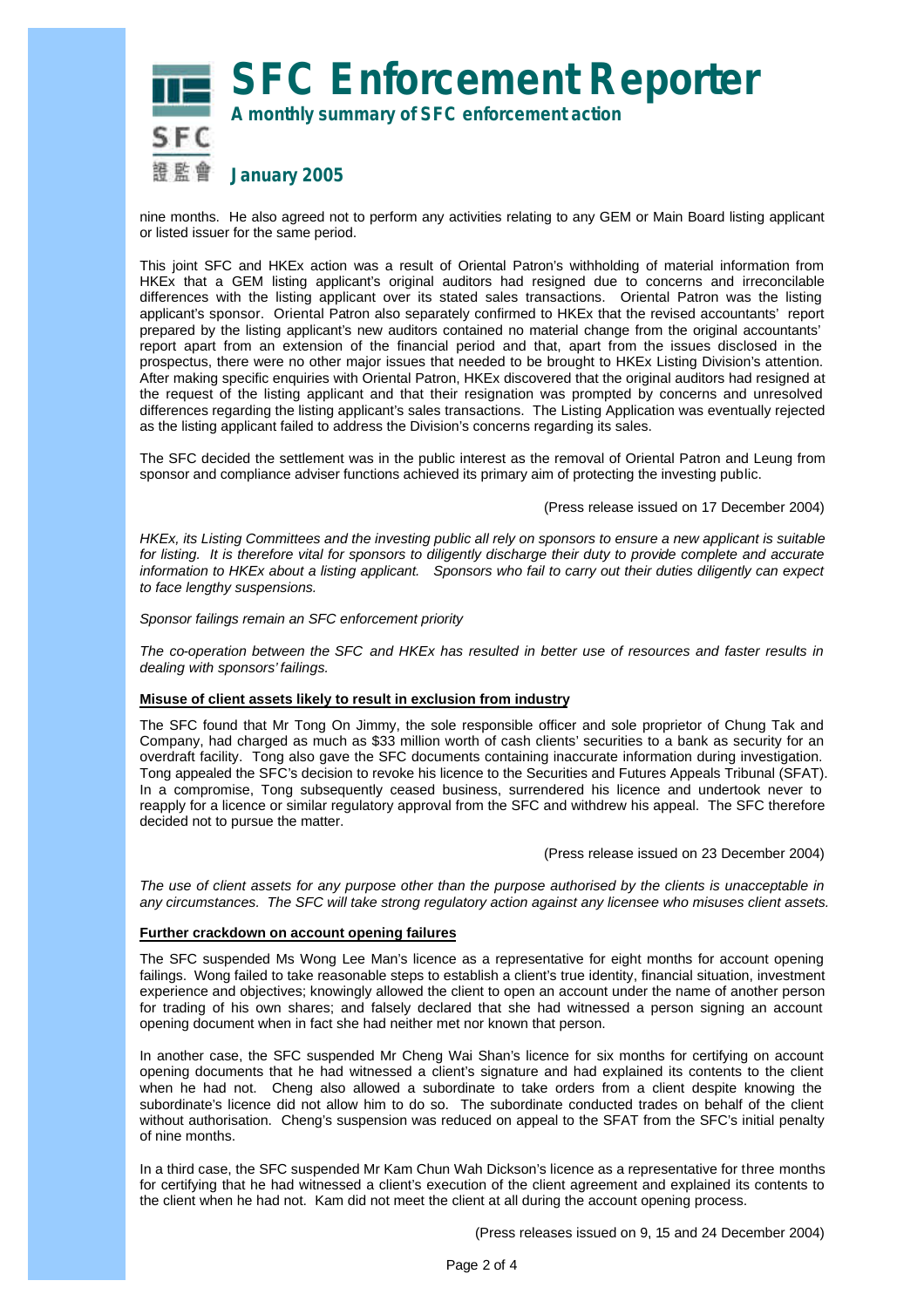**SFC Enforcement Reporter**



**A monthly summary of SFC enforcement action**

*Knowing your clients well is a fundamental requirement for all licensees. Licensees should, as a matter of course during the completion of the account opening documents, ask their clients to provide information on their identity, financial situation, investment experience and objectives. These questions are also vital to deterring market manipulators and money launderers from entering the market. Licensees who fail to comply with these requirements will likely face suspension.*

#### **Liquid capital breaches attract both prosecution and suspension**

Following their convictions, the SFC reprimanded Tiffit Securities (Hong Kong) Ltd and suspended its responsible officer, Mr Kwok Wood Yan, for seven months for providing misleading information to the SFC, failing to maintain the required level of liquid capital and failing to notify the SFC of its liquid capital deficiencies. Another responsible officer, Ms Fong Shik Yee, was suspended for three months and 15 days for breaches relating to the keeping of trust accounts, also after court conviction. Kwok's suspension will start after Fong's has ended to allow the company to remain in business.

> (Press release issued on 24 December 2004. See also the earlier press release issued on 18 August 2003)

*Maintaining adequate liquid capital forms one of the cornerstones of investor protection. Prompt reporting of a company's liquid capital deficiencies is a legal requirement and is necessary to allow the SFC to assess the potential risks to investors and the market. A company may first notify the SFC by telephone, followed by a written notification. Companies who fail to comply with this simple reporting requirement can expect to be prosecuted and disciplined.*

#### **Unsolicited calls are illegal**

The SFC suspended Mr Shiu Yau Wah's licence as a representative for four months for hawking futures contracts on commodities exchanges in Japan to prospective clients. Shiu made unsolicited calls, made promotional visits, dispensed promotional materials and recommended futures contracts to prospective clients. Shiu had earlier been convicted of illegal hawking.

> (Press release issued on 15 December 2004. See also the earlier press release issued on 21 April 2004)

*It is a criminal offence to make unsolicited calls or promotional visits with the intention of inducing a person to buy SFC regulated financial products. Investors should not be pressured into making hasty investment decisions. Licensees who fail to ensure their marketing strategies comply with the law will face both criminal prosecution and disciplinary sanctions.*

#### **Internal control failings still found in firms**

The SFC reprimanded Grand Onward Securities Ltd for internal control deficiencies. These included: the use of client securities without proper written authorisation to settle other clients' transactions; inadequate measures to prevent illegal short selling; failing to properly segregate settlement and dealing functions; failing to implement effective compliance and clearing and settlement procedures and failing to monitor staff activities. A representative of Grand Onward, Mr Wong Tin Fuk Alex, was suspended for nine weeks for, among other things, using client securities to settle other clients' transactions without their authorisation. The SFC also suspended Grand Onward's then sole responsible officer, Mr Tsang Chi Suen Trini, for nine weeks for the firm's internal control failings, his turning a blind eye to Wong's borrowing of client securities and on at least one occasion, his borrowing of client securities without proper authorisation.

Both Tsang and Wong applied to the SFAT to review the SFC's original decision to suspend their licences for three months. In a compromise, Tsang and Wong withdrew their review applications and admitted their misconduct and the SFC suspended their licences for nine weeks each.

(Press release issued on 17 December 2004)

*It is essential for all licensed corporations to have in place strong internal controls. This will not only ensure that regulatory requirements are properly complied with but also minimise opportunities for staff to commit fraud and other misconduct that may prejudice their clients. Weak internal controls harm the investing public and the SFC will not hesitate to impose heavy penalties in appropriate circumstances.*